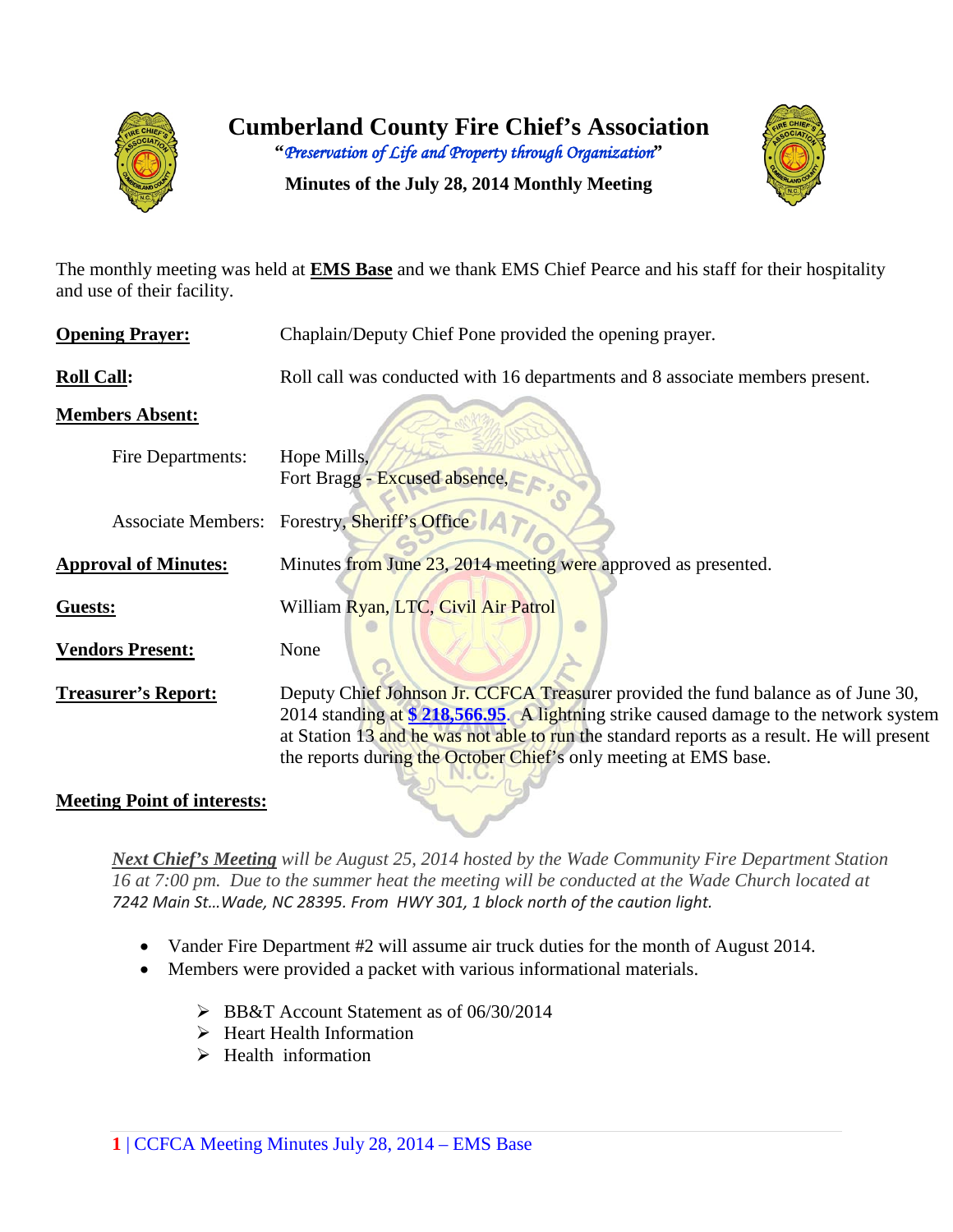#### **OLD BUSINESS**

- 1. President Johnson again discussed our current radio fleet maps which will be upgraded hopefully by the end of the year. In the mean time we will have to remember to stay on the High Caps. The old low caps fleet maps will be removed with the installation and upgrade of the new fleet maps. It is our intend to configure fleet maps that will give everyone the same talk groups but configured as to best suit the geographic area of the county. For instance we will set up our fleet map where Cumberland County is the primary talk group. Going left or right will be the COF and out of county primary automatic/mutual talk groups. Because this has money tied to the project we will take our time and do this correctly to benefit all of us. Once the next fleet-map is integrated any individual chances will be the responsibility of each district.
- *2.* President Johnson on behalf of the Rescue & Standards Committee reminded the membership that this issue was tabled last month in Linden for discussion and vote at the Chief's only meeting. He re-introduced the recommendation by the two committees to re-designate our numbering system to identify NCAREMS, medium and heavy certified rescue trucks from their current four (4) digit numbers which vary from station to station to simply use the word "Rescue followed by the station number". Example: 476 would be re-designated to "Rescue 4". A healthy discussion followed by all members concerning the various situations that may arise. It was stressed that this only applies to the Rescue Designation and all other designations would remain as is. At that time a *MOTION was introduced by Fire Chief T.J. McLamb (Spring Lake FD) to adopt the certified Rescue Truck Numbering modification for Medium & Heavy Rescue Trucks as presented. The Change will identify all NCAREMS Certified Rescue Trucks based on their Station House number. Example: The certified rescue truck housed at the Godwin Falcon Fire Department Station 17 will be re-designated as "Rescue 17". City/County Certified Rescue apparatuses numbered alike, will be identified as "City Rescue 1" and County Rescue 1" when either is operating at the same incident or out of their perspective jurisdictions. The MOTION was SECONDED by Assistant Fire Chief Kevin Murphy (Stoney Point FD) and after a general discussion - unanimously APPROVED by all members present. The effective date of the newly incorporated change will be September 1, 2014.*

# **NEW BUSINESS:**

- 1. President Johnson informed the membership that the North Carolina Fire and Rescue Commission during the July meeting adopted several changes to the North Carolina Certification Program. As a result of changes facilitated by NFPA 1002 Standard for Apparatus Driver & Operator a new Driver Operator (D/O) Certification program has been added. The new certification **"Water Supply"** is effective January 1, 2015 will be part of the D/O certification program. He also stated that the **Fire Officer IV** program was adopted at the conclusion of the FO IV Pilot Program and will be effective 1 October 2014. We had two (2) local officers in the Fire Officer IV pilot program which started with twenty students and finished with 12. Both Officers will receive their FO-IV Certificates from the Chairman of the
- **2** | CCFCA Meeting Minutes July 28, 2014 EMS Base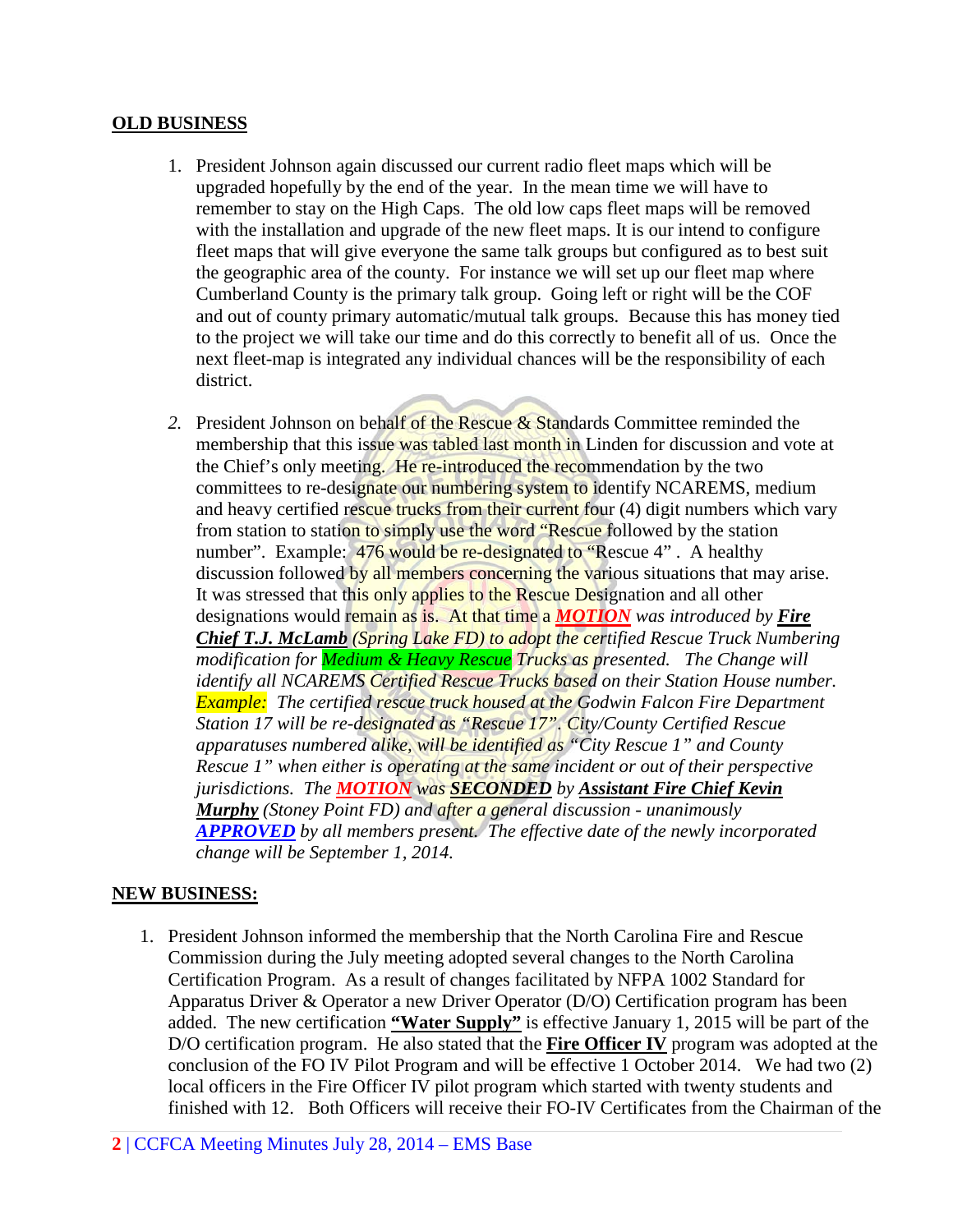Fire & Rescue Commission, Chairman Harley Cook at the October 14, 2014 Fire and Rescue Commission Meeting in Greensboro.

2. President Johnson advised that he received the **FIREHOUSE** Software maintenance contract renewal invoice in the amount of \$ 43,732.50. This figure includes fees that the CCFCA is not responsible for. He will individually invoice each department that uses programs or has additional users which are not funded by the association. Invoices will be distributed next month in Wade. Affected department are – Fayetteville, Westarea, Stoney Point, Spring Lake, and Hope Mills.

| <b>CCFCA</b>                            |                 |                   |              |  |  |  |  |  |  |  |
|-----------------------------------------|-----------------|-------------------|--------------|--|--|--|--|--|--|--|
|                                         | <b>Quantity</b> | <b>Price Each</b> | \$ Total     |  |  |  |  |  |  |  |
| <b>CCFCA Fire House Support Renewal</b> |                 | 1,840.00          | \$31,280.00  |  |  |  |  |  |  |  |
| <b>CCFCA CAD Monitor Support</b>        |                 | Varies by Dept    | \$12,600.00  |  |  |  |  |  |  |  |
| <b>CCFCA Total \$</b>                   | 17              | N/A               | \$43,880.00  |  |  |  |  |  |  |  |
| <b>CCFCA Group Discount</b>             | 25%             | $-10,970.00$      | $-10,970.00$ |  |  |  |  |  |  |  |
|                                         | N/A             | N/A               | \$32,910.00  |  |  |  |  |  |  |  |

| <b>FAYETTEVILLE FIRE DEPARTMENT</b>           |                 |                   |                 |  |  |  |  |  |  |
|-----------------------------------------------|-----------------|-------------------|-----------------|--|--|--|--|--|--|
| <b>FH Description</b>                         | <b>Quantity</b> | <b>Price Each</b> | \$ Total        |  |  |  |  |  |  |
| Fayetteville - FH Web Additional User Support | 24              | 270.00            | \$6,480.00      |  |  |  |  |  |  |
| Fayetteville - FH Individual Module Renewal   | 24              | 90.00             | \$2,160.00      |  |  |  |  |  |  |
| Fayetteville - FH Sketch Renewal              |                 | 1,850.00          | \$1,850.00      |  |  |  |  |  |  |
| Fayetteville – FH Analytics                   |                 | 500.00            | \$500.00        |  |  |  |  |  |  |
| Fayetteville – Group Discount                 | 25%             | $-2,680.00$       | $-$ \$ 2,747.50 |  |  |  |  |  |  |
| Fayetteville - FH Totals                      | N/A             | N/A               | \$8,242.50      |  |  |  |  |  |  |
|                                               |                 |                   |                 |  |  |  |  |  |  |

| <b>HOPE MILLS FIRE DEPARTMENT</b>                                         |     |          |              |  |  |  |  |  |  |
|---------------------------------------------------------------------------|-----|----------|--------------|--|--|--|--|--|--|
| \$ Total<br><b>FH Description</b><br><b>Price Each</b><br><b>Ouantity</b> |     |          |              |  |  |  |  |  |  |
| Hope Mills - FH Inspector for I-Pad Renewal                               |     | 150.00   | \$300.00     |  |  |  |  |  |  |
| Hope Mills $-$ Group Discount                                             | 25% | $-75.00$ | $-$ \$ 75.00 |  |  |  |  |  |  |
| Hope Mills $-FH$ Totals                                                   | N/A | N/A      | \$225.00     |  |  |  |  |  |  |

| <b>SPRING LAKE FIRE DEPARTMENT</b>                                        |     |           |           |  |  |  |  |  |  |  |
|---------------------------------------------------------------------------|-----|-----------|-----------|--|--|--|--|--|--|--|
| <b>Price Each</b><br>\$ Total<br><b>FH Description</b><br><b>Quantity</b> |     |           |           |  |  |  |  |  |  |  |
| Spring Lake - FH Inspector for I-Pad Renewal                              |     | 150.00    | \$600.00  |  |  |  |  |  |  |  |
| Spring Lake - FH Sketch Support Renewal                                   |     | 240.00    | \$240.00  |  |  |  |  |  |  |  |
| Spring Lake – Group Discount                                              | 25% | $-210.00$ | $-210.00$ |  |  |  |  |  |  |  |
| Spring Lake – FH Totals                                                   | N/A | N/A       | \$630.00  |  |  |  |  |  |  |  |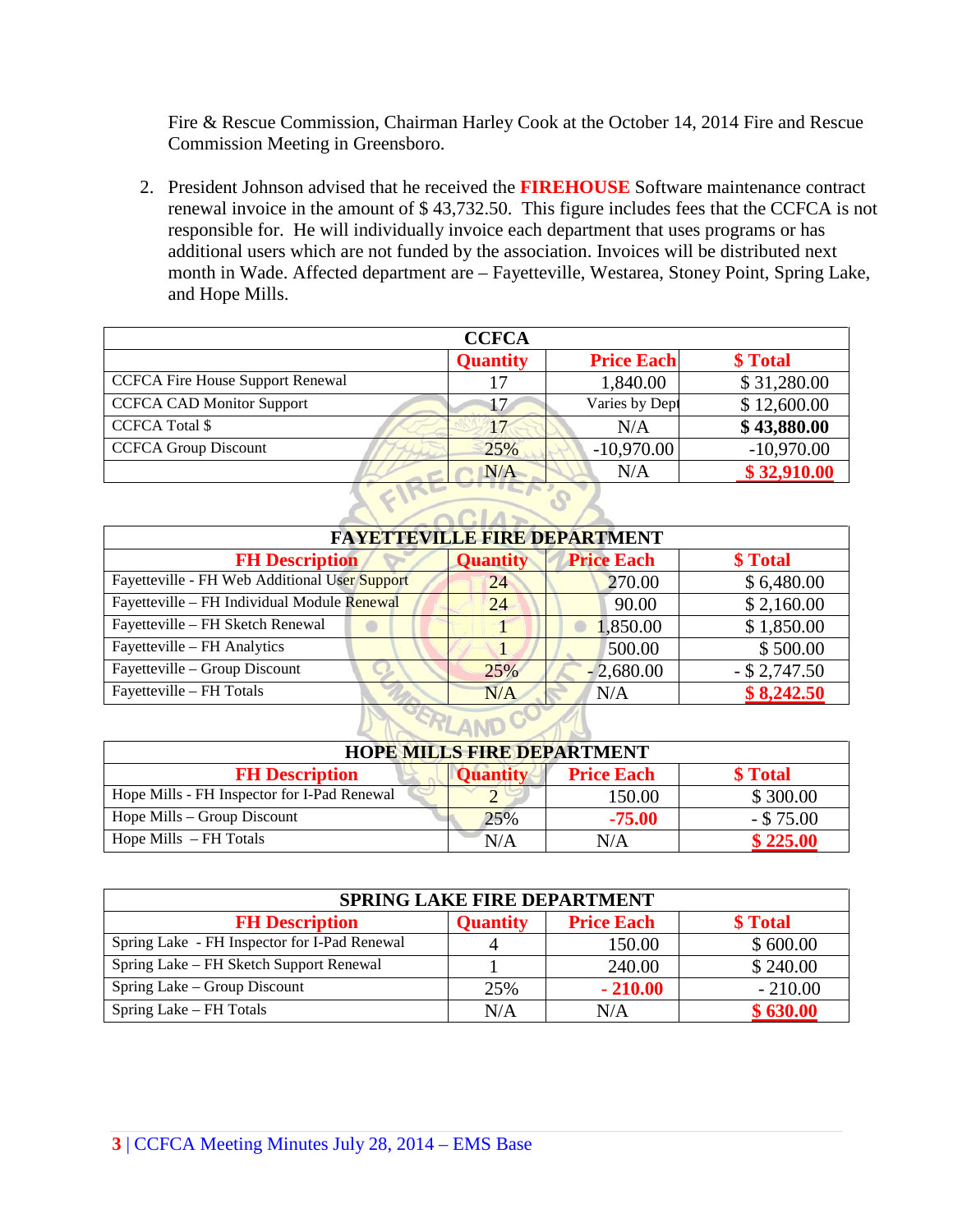| STONEY POINT FIRE DEPARTMENT                    |                                 |                   |           |  |  |  |  |  |  |
|-------------------------------------------------|---------------------------------|-------------------|-----------|--|--|--|--|--|--|
| <b>FH Description</b>                           | <b>Quantity</b>                 | <b>Price Each</b> | \$Total   |  |  |  |  |  |  |
| Stoney Point - FH Web Additional User Support   |                                 | 270.00            | \$540.00  |  |  |  |  |  |  |
| Stoney Point – FH Web Staff Scheduling          |                                 | 520.00            | \$520.00  |  |  |  |  |  |  |
| Stoney Point – FH Web Individual Module Support | 2                               | 90.00             | \$180.00  |  |  |  |  |  |  |
| Stoney Point – Group Discount                   | 25%                             | $-310.00$         | $-310.00$ |  |  |  |  |  |  |
| Stoney Point - FH Totals                        | N/A                             | \$930.00<br>N/A   |           |  |  |  |  |  |  |
|                                                 |                                 |                   |           |  |  |  |  |  |  |
|                                                 | <b>WESTAREA FIRE DEPARTMENT</b> |                   |           |  |  |  |  |  |  |
| <b>FH</b> Description                           | <b>Quantity</b>                 | <b>Price Each</b> | \$Total   |  |  |  |  |  |  |
| Westarea - FH Additional User Support           | $\mathcal{D}_{\cdot}$           | 270.00            | \$540.00  |  |  |  |  |  |  |
| Westarea – Group Discount                       | 25%                             | $-135.00$         | $-135.00$ |  |  |  |  |  |  |
| Westarea – FH Totals                            | N/A                             | N/A               | \$405.00  |  |  |  |  |  |  |

3. President Johnson announced that Retired Fire Chief Steve Blackburn has applied for Life Time Honorary Membership to the association. Chief Blackburn the former Fort Bragg Fire Chief and Deputy Chief of the former Bonnie Doone Fire District meets all the outlined prerequisites and we will honor and induct him with a proclamation either during the August or September meetings. We will also have our Web Master post the accompanying proclamation of all honorary members on the web site with their picture.

# **COMMITTEE REPORTS:**

**I D CARD COMMITTEE** Lt. Tara Whitman (Stoney Point) Chairperson,

• **FYI.** Fire Chiefs are required to send a signed letter or memo with a firefighter requesting an ID Card. For any questions or an appointment contact 424-0694 or e-mail at [tara@stoneypointfire.com](mailto:tara@stoneypointfire.com)

# **FIRE PREVENTION/EDUCATION COMMITTEE** Captain Willet, FFD – Chairperson, E-Mail: [Rwillet@ci.fay.nc.us](mailto:Rwillet@ci.fay.nc.us)

• No Report

# **COMMUNICATIONS COMMITTEE** EMS Chief Brian Pearce – EMS - Chairperson, E-Mail: bpearce@capefearvalley.com

• Presented by President Johnson during old business. Rescue Truck Numbering - CAD

# **STANDARDS & POLICY COMMITTEE A/C** Kevin Murphy (SPFD # 13) Chairperson, E-Mail:

[kmurphy1903@gmail.com](mailto:kmurphy1903@gmail.com)

**4** | CCFCA Meeting Minutes July 28, 2014 – EMS Base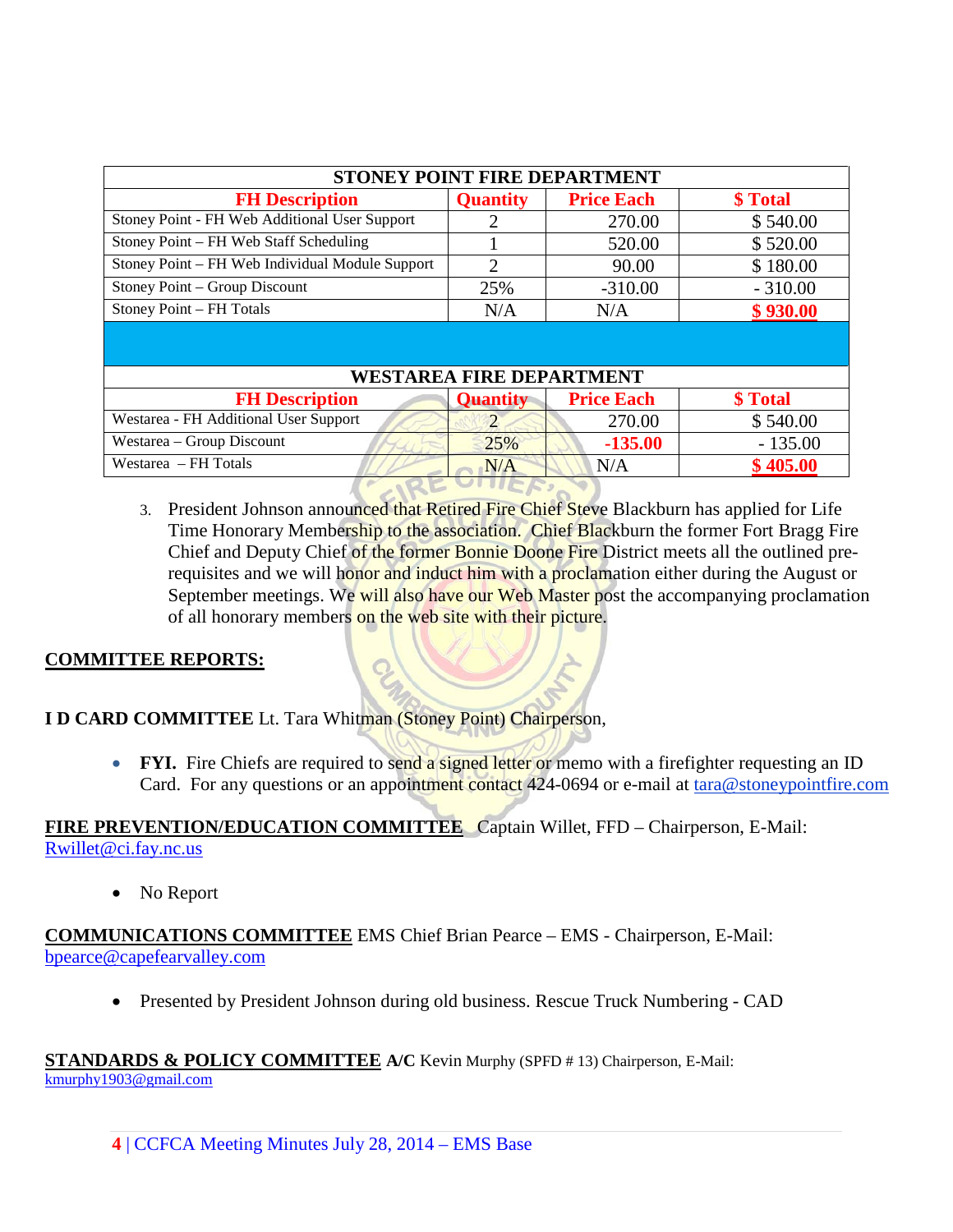• Presented by President Johnson during old business – Numbering Standard

#### **MEMORIAL COMMITTEE** Chief R. Marley (Pearce's Mill) Chairperson, E-Mail: [pmfd0301@nc.rr.com](mailto:pmfd0301@nc.rr.com)

• Vice-President Marley announced that the Memorial Committee will start meeting in order to prepare for the upcoming memorial service in October. He asked everyone to go ahead and mark your calendars for the memorial service. He will provide updates as we get closer to the service.

#### **AUTOMATIC AID/MUTUAL AID COMMITTEE** Chief Joe Marsh (GCFD # 24) Chairperson–E-Mail: [gcfd24@nc.rr.com](mailto:gcfd24@nc.rr.com)

• No report

**FINANCE COMMITTEE** Deputy Chief Freddy Johnson Jr. (Stoney Point) Chairperson, E-Mail: [spfd1302@nc.rr.com](mailto:spfd1302@nc.rr.com)

• Presented during the beginning of the meeting.

# **RESCUE COMMITTEE** Deputy Chief Hank Harris (Cotton FD) Chairperson, E-Mail:

[oharris@ci.fay.nc.us](mailto:oharris@ci.fay.nc.us)

No report.

**BULK PURCHASE COMMITTEE** Deputy Director Timmy Mitchell (Emergency Services), Chairperson E-Mail: [tmitchell@co.cumberland.nc.us](mailto:tmitchell@co.cumberland.nc.us)

• No report.

# **SPECIAL RESPONSE TIME COMMITTEE** - Chief Hill (WCFD/FFD) Chairperson, E-Mail:

[mhill@ci.fay.nc.us](mailto:mhill@ci.fay.nc.us)

• No report

**KNOX BOX COMMITTEE** - Emergency Management Officer Gene Booth (Emergency Services) Chairperson, E-Mail: [wbooth@co.cumberland.nc.us](mailto:wbooth@co.cumberland.nc.us)

 $N.C.$ 

No report.

**FIREHOUSE STEERING COMMITTEE** – Fire Chief T. J. McLamb (SLFD # 22) Chairperson, E-Mail: [tmclamb@spring-lake.org](mailto:tmclamb@spring-lake.org)

• Contact Chief McLamb if you are experiencing any FIREHOUSE software issues.

# **ASSOCIATE MEMBERS REPORT**

**5** | CCFCA Meeting Minutes July 28, 2014 – EMS Base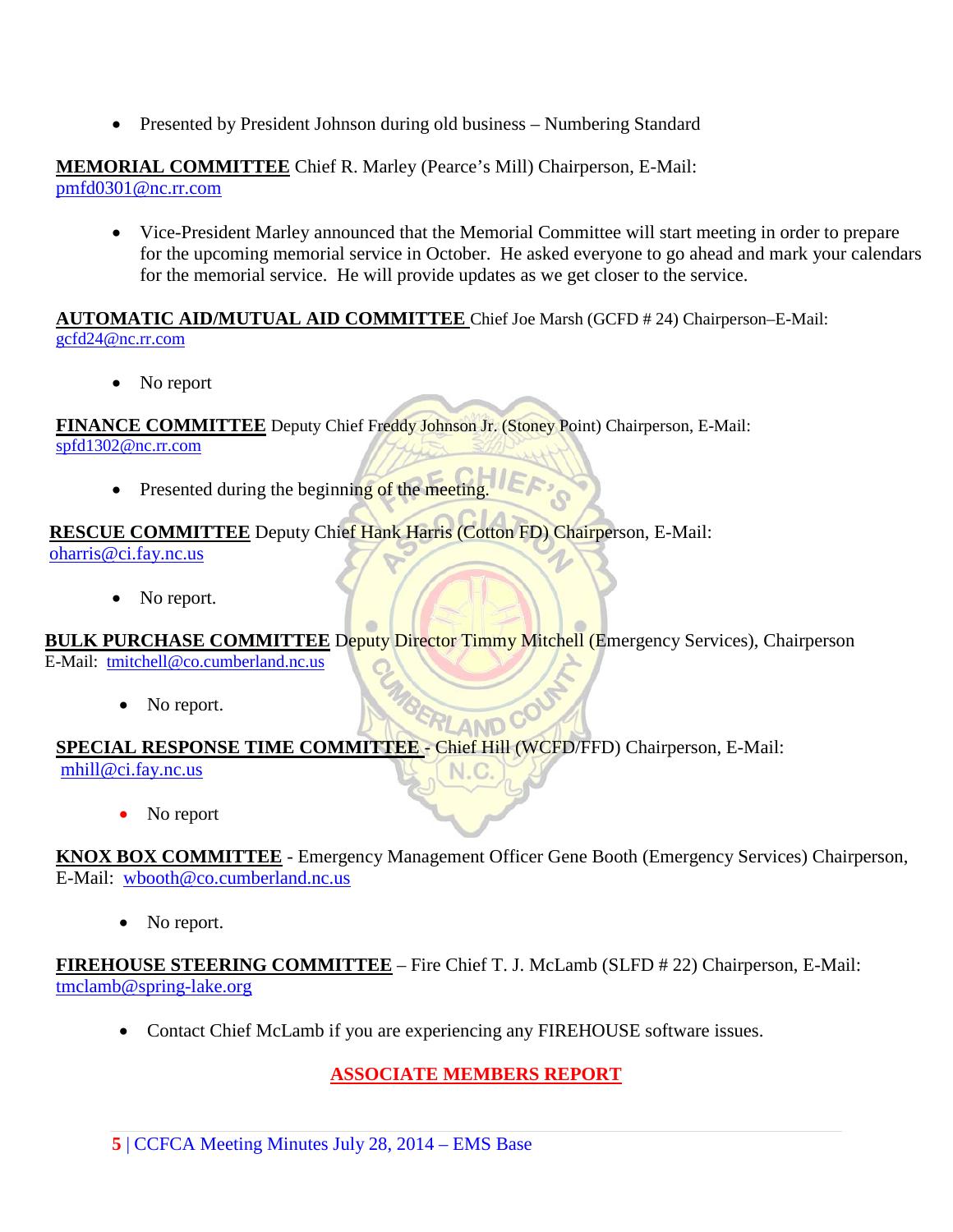# **EMERGENCY SERVICES DIRECTOR/ ECC-911 (**Randy Beeman**,** Director), E-Mail:

[rbeeman@co.cumberland.nc.us](mailto:rbeeman@co.cumberland.nc.us)

• Handed out the 2014 Fire Condition Reports due back to the State by the end of October 2014. Please complete the form and return it ASAP to the ES Office in order to update your Fire Condition Report electronically.

**EMS DIRECTOR:** Brian Pearce, Director, E-Mail: bpearce@capefearvalley.com

• No report.

HAZMAT BC Calvin Bishop, FFD - POC telephone for HAZMAT is 433-1729, E-Mail: *chishop@ci.fay.nc.us* 

• Battalion Chief Bishop provided an update to the membership on the Trench Rescue Incident at Fort Bragg, North Carolina. He also talked about the various chemicals passing through our jurisdiction over the road and rail.

**FORESTRY DISTRICT** Craig Gottfried, County Ranger, E-Mail: [craig.gottfried@ncagr.gov](mailto:craig.gottfried@ncagr.gov)

• Not Present

**FTCC** Ernest Ward, Director, E-Mail: [warde@faytechcc.edu](mailto:warde@faytechcc.edu)

• Provided information on up-coming training and handed out certificates of completion of various Firefighter I & II Courses.

 $\circ$ 

# **SHERIFF'S OFFICE** Sheriff Butler

• Not Present

# **CHRISTIAN FIREFIGHTERS** Chaplain JD. Pone

• No report

# **NC HIGHWAY PATROL** – Captain Freddy Johnson Jr. SHP Field Operations. E-Mail: [fljohnson@ncshp.org](mailto:fljohnson@ncshp.org)

 $N.C$ 

• Provided an update on our trailer registration plate issue. After meeting with attorneys from the SHP and the Attorney General's Office it was determined that the law pertaining to Fire Associations was meant to address situations as ours. The current problem is the interpretation of the law by various DMV Officers. We are currently on hold and he will keep us informed but there is movement within the legislature to fix the interpretation issue.

# **COUNTY COMMISSIONERS** Fire Commissioner Ed Melvin

**6** | CCFCA Meeting Minutes July 28, 2014 – EMS Base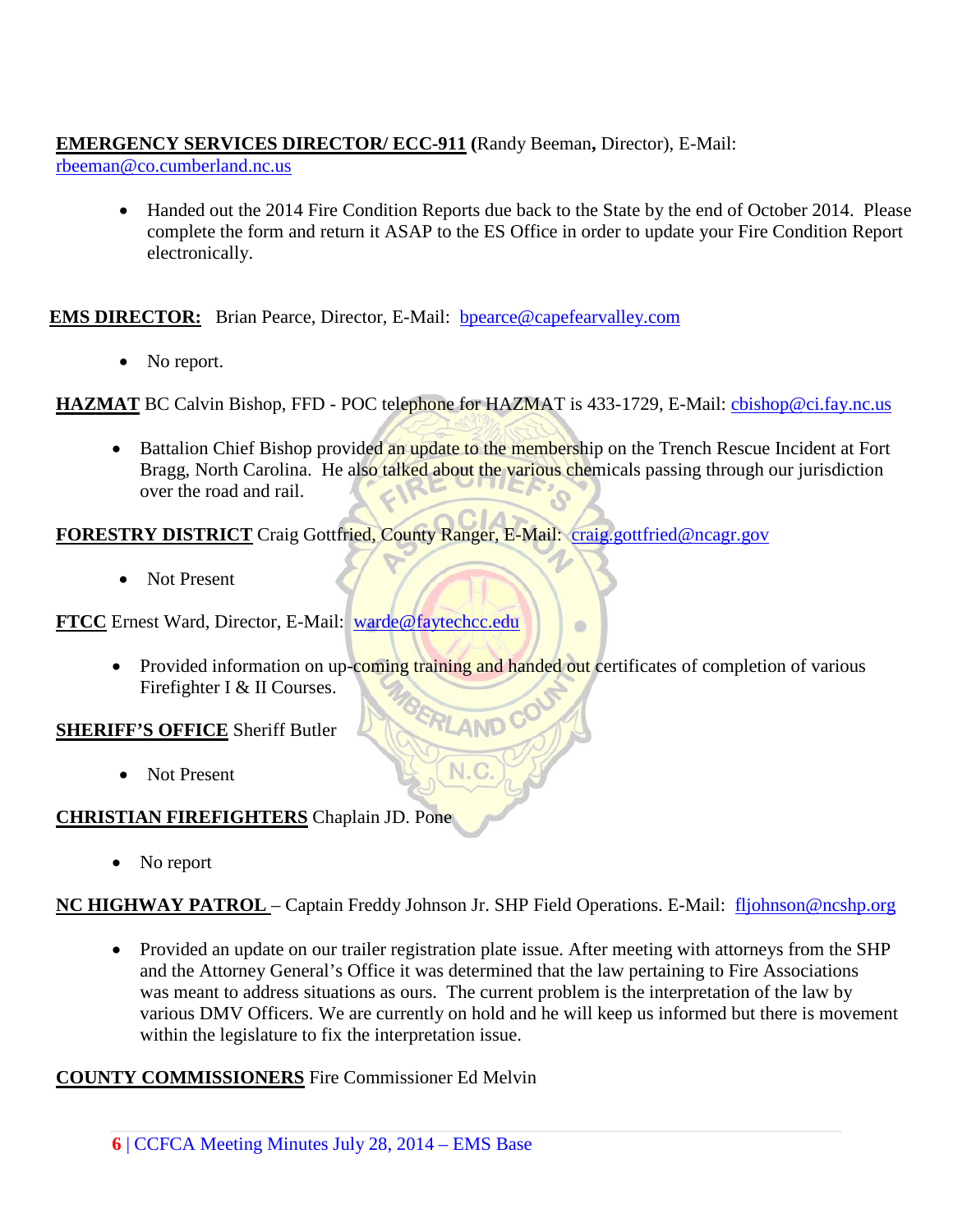• No report.

#### **FOR THE GOOD OF THE ASSOCIATION:**

• Both Cotton and Grays Creek Station 18 have job openings – Please disseminate their flyers for your members that are looking for employment.

**ADJOURNMENT:** A motion was made to adjourn by EMS Chief Brian Pearce, seconded by Assistant Chief Kevin Murphy. The meeting was adjourned at 1955 hours.

Respectfully Submitted By: *Freddy l. Johnson Mark A. Melvin* Freddy L. Johnson Sr., CFO Mark A. Melvin, CFO Fire Chief / President Fire Chief / Secretary

**2** Enclosures

- 1. July 28, Roll Call Sheet
- 2. Vote Sheet July 28, 2014 Rescue Truck Numbering Designation Change

 $\bullet$  $\bullet$ RLANDC N.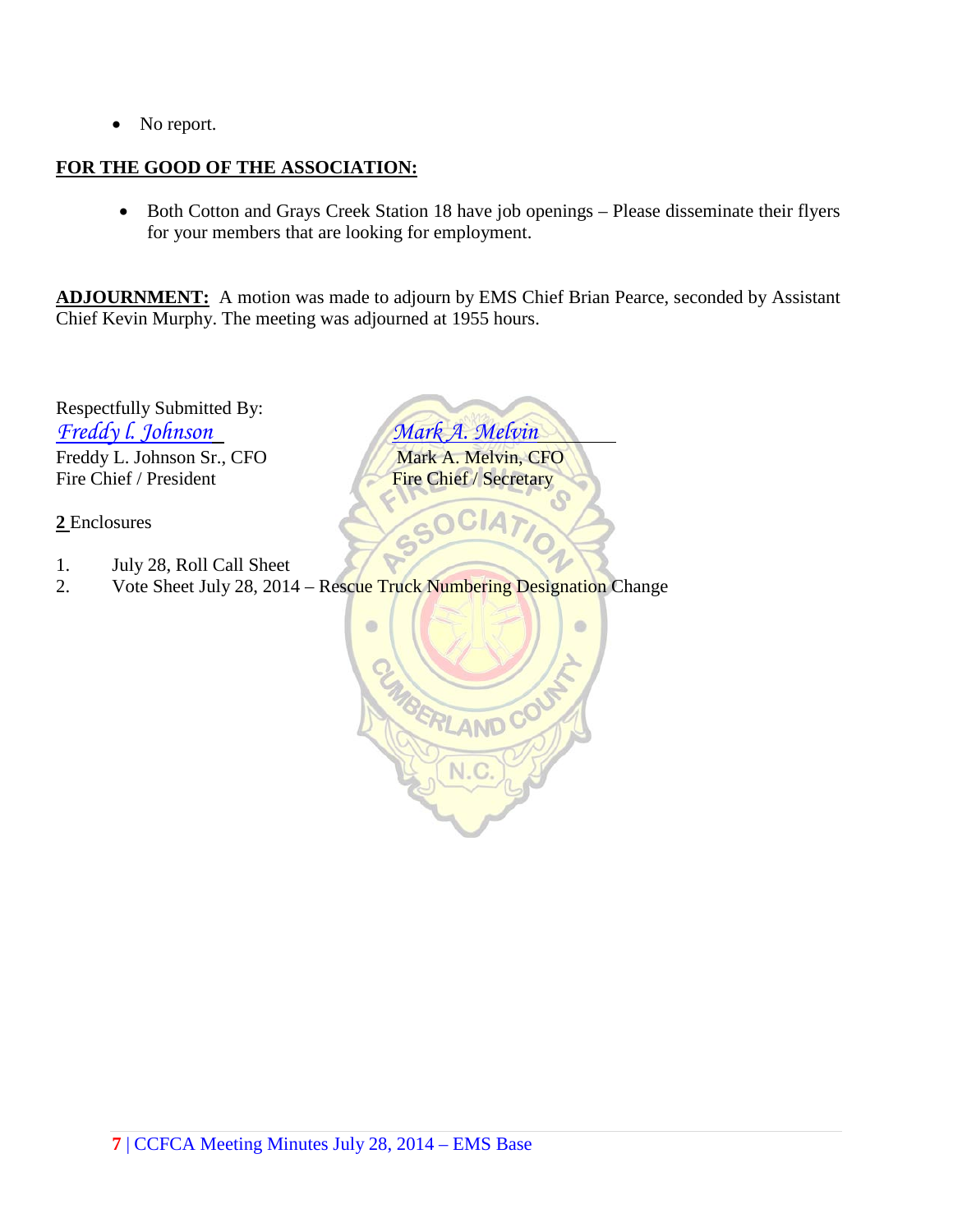

#### **CUMBERLAND COUNTY FIRE CHIEF'S ASSOCIATION ROLL CALL VOTE 2014**



| <b>MEMBERS PRESENT</b><br>(19)                                                         | 16                     | 18                      | 18               | 17             | 16                      | 16                      | 17                      |           |               |           |           |           |
|----------------------------------------------------------------------------------------|------------------------|-------------------------|------------------|----------------|-------------------------|-------------------------|-------------------------|-----------|---------------|-----------|-----------|-----------|
| ASSOCIATES PRESENT (10)-(11) Eff 08/25/14                                              | 4                      | 6                       | 8                | 4              | 5                       | 8                       | 8                       |           |               |           |           |           |
| <b>CC Fire Chiefs</b><br><b>DEPARTMENT ORGANIZATION</b><br><b>Chief's Only Meeting</b> | 4<br><b>7-ZAV-7-22</b> | 24-FEB-14               | 24-MAR-14        | 28- APR-14     | 19-MAY-14               | 23-JUN-14               | 28-JUL-14               | 25-AUG-14 | 4<br>22-SEP-1 | 27-OCT-14 | 24-NOV-14 | 15-DEC-14 |
| <b>MEMBERS</b>                                                                         |                        |                         |                  |                |                         |                         |                         |           |               |           |           |           |
|                                                                                        |                        |                         |                  |                |                         |                         |                         |           |               |           |           |           |
| <b>BEAVER DAM STA 26</b>                                                               | P                      | P                       | P                | P              | P                       | P                       | P                       |           |               |           |           |           |
| <b>BETHANY STA 12</b>                                                                  | P                      | $\overline{\mathbf{P}}$ | P                | P              | P                       | P                       | P                       |           |               |           |           |           |
| <b>COTTON STA 4</b>                                                                    | P                      | P                       | P                | P              | P                       | P                       | P                       |           |               |           |           |           |
| <b>CUMBERLAND ROAD STA 5</b>                                                           | P                      | P                       | P                | P              | A                       | P                       | P                       |           |               |           |           |           |
| <b>EASTOVER STA1</b>                                                                   | P                      | $\overline{\mathbf{P}}$ | P                | P              | $\overline{\mathbf{P}}$ | P                       | P                       |           |               |           |           |           |
| <b>EMS EMERGENCY MEDICAL SERVICES</b>                                                  | P                      | A                       | P                | P              | $\overline{\mathbf{A}}$ | A                       | P                       |           |               |           |           |           |
| <b>FAYETTEVILLE FIRE DEPT</b>                                                          | P                      | P                       | P                | P              | $\overline{\mathbf{P}}$ | $\overline{\mathsf{P}}$ | P                       |           |               |           |           |           |
| <b>FORT BRAGG FIRE DEPT</b>                                                            | P                      | P                       | P                | P              | P                       | P                       | E                       |           |               |           |           |           |
| <b>GODWIN - FALCON STA 17</b>                                                          | P                      | P                       | P                | P              | P                       | P                       | P                       |           |               |           |           |           |
| <b>GRAYS CREEK STA 18</b>                                                              | P                      | P                       | P                | P              | P                       | $\overline{\mathsf{P}}$ | P                       |           |               |           |           |           |
| <b>GRAYS CREEK STA 24</b>                                                              | P                      | P                       | P                | A              | P                       | P                       | P                       |           |               |           |           |           |
| <b>HOPE MILLS STA 21</b>                                                               | Δ                      | P                       | $\blacktriangle$ | A              | P                       | Ε                       | A                       |           |               |           |           |           |
| <b>PEARCE'S MILL STA 3</b>                                                             | P                      | $\overline{P}$          | $\overline{P}$   | $\overline{P}$ | $\overline{P}$          | $\overline{P}$          | P                       |           |               |           |           |           |
| <b>SPRING LAKE STA 22</b>                                                              | P                      | $\overline{P}$          | $\overline{P}$   | P              | $\overline{P}$          | P                       | $\overline{P}$          |           |               |           |           |           |
| <b>STEDMAN STA 23</b>                                                                  | Δ                      | $\overline{P}$          | $\overline{P}$   | P              | $\overline{P}$          | $\overline{P}$          | $\overline{P}$          |           |               |           |           |           |
| <b>STONEY POINT STA 13 &amp; 19</b>                                                    | P                      | $\overline{\mathsf{P}}$ | $\overline{P}$   | P              | $\overline{P}$          | $\overline{P}$          | P                       |           |               |           |           |           |
| <b>VANDER STA 2 &amp; 8</b>                                                            | P                      | P                       | $\overline{P}$   | P              | $\overline{\mathsf{P}}$ | A                       | P                       |           |               |           |           |           |
| <b>WADE STA 16</b>                                                                     | P                      | $\overline{P}$          | $\overline{P}$   | P              | P                       | $\overline{P}$          | P                       |           |               |           |           |           |
| <b>WESTAREA STA 15-20 &amp; 25</b>                                                     | Δ                      | $\overline{P}$          | $\overline{P}$   | $\overline{P}$ | E                       | P                       | $\overline{P}$          |           |               |           |           |           |
|                                                                                        |                        |                         |                  |                |                         |                         |                         |           |               |           |           |           |
| <b>ASSOCIATE MEMBERS</b>                                                               |                        |                         |                  |                |                         |                         |                         |           |               |           |           |           |
|                                                                                        |                        |                         |                  |                |                         |                         |                         |           |               |           |           |           |
| <b>CC EMERGENCY SERVICES</b>                                                           | P                      | P                       | P                | P              | $\mathbf P$             | P                       | P                       |           |               |           |           |           |
| <b>COUNTY COMMISSIONERS</b>                                                            | E                      | A                       | P                | A              | A                       | P                       | P                       |           |               |           |           |           |
| <b>CIVIL AIR PATROL</b>                                                                | N/A                    | N/A                     | N/A              | N/A            | N/A                     | N/A                     | N/A                     |           |               |           |           |           |
| <b>FORESTRY</b>                                                                        | А                      | P                       | P                | P              | P                       | P                       | A                       |           |               |           |           |           |
| <b>FORT BRAGG EMS</b>                                                                  |                        | A                       | $\mathbf{A}$     | A              | A                       | P                       | .P                      |           |               |           |           |           |
| <b>FTCC</b>                                                                            | A                      | P                       | P                | A              | $\overline{\mathsf{A}}$ | P                       | P                       |           |               |           |           |           |
| <b>HAZMAT</b>                                                                          | P                      | P                       | P                | A              | $\mathbf P$             | P                       | $\overline{\mathbf{P}}$ |           |               |           |           |           |
| <b>HIGHWAY PATROL</b>                                                                  | P                      | P                       | P                | P              | $\overline{\mathbf{P}}$ | P                       | $\overline{\mathbf{P}}$ |           |               |           |           |           |
| <b>LIFE LINK</b>                                                                       | P                      | A                       | P                | P              | $\overline{\mathbf{A}}$ | A                       | $\overline{\mathbf{P}}$ |           |               |           |           |           |
| <b>RETIRED FIRE CHIEF'S</b>                                                            | Α                      | A                       | A                | A              | P                       | P                       | $\overline{\mathbf{P}}$ |           |               |           |           |           |
| <b>SHERIFF'S OFFICE</b>                                                                |                        | P                       | P                | A              | P                       | P                       | A                       |           |               |           |           |           |
|                                                                                        |                        |                         |                  |                |                         |                         |                         |           |               |           |           |           |
|                                                                                        |                        |                         |                  |                |                         |                         |                         |           |               |           |           |           |
|                                                                                        |                        |                         |                  |                |                         |                         |                         |           |               |           |           |           |
|                                                                                        |                        |                         |                  |                |                         |                         |                         |           |               |           |           |           |

**Special Notes**: